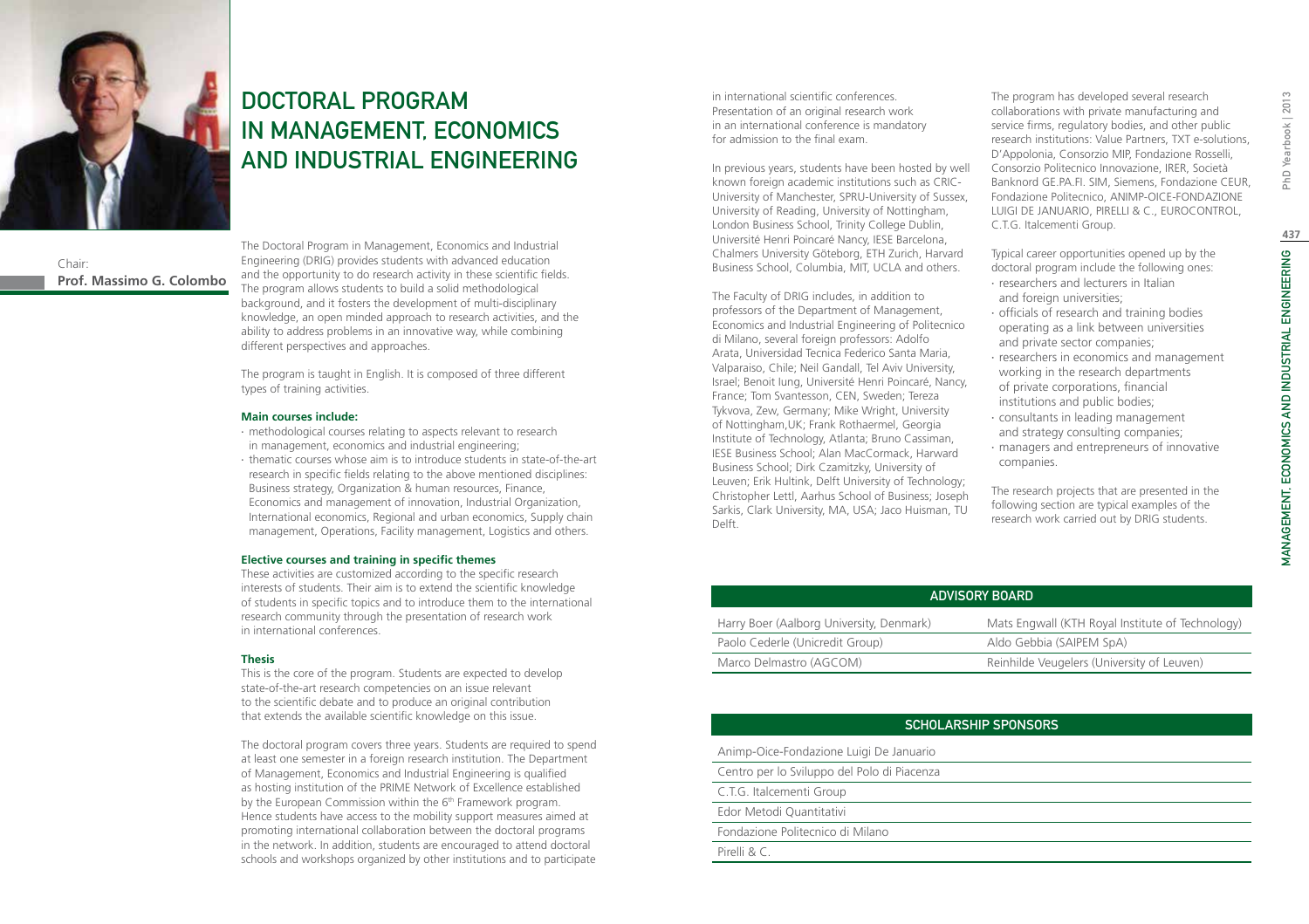# Establishing 3D-CE approach in product development practices

#### **Fabio Albizzati -** Supervisor: **Tommaso Rossi**

#### **Research Context**

In the current industrial competitive environment, integrating supply chain design and production process design with product design has become crucially important to improve supply chain capability and product development performance. Indeed, coordination of complex interdependencies among product, process and supply chain design decisions maximizes and facilitate integration the operational and supply chain performance. Scholars recognize the three-dimensional concurrent engineering (3D-CE) as the approach enabling integration among product, process and supply chain design.

The 3D-CE approach extends the concept of the concurrent design of products and processes to the simultaneous and coordinated design of product, manufacturing processes, and supply chain allowing to create a product development environment in which constraints and requirements from different disciplines are considered as the design progresses. The core of the 3D-CE approach is integration. A stream of literature refers to integration as a composite process subsuming communication and collaboration processes. The communication process

consists in a set of coordinated activities adding structure to how departments interrelate. Whereas, the collaboration process consists in a set of unstructured and intangible activities enabling individuals and departments to work together, have mutual understanding and achieve collective goals. A second stream of literature finds that organizations enable and, in turn, communication and collaboration processes, selecting and implementing the most appropriate integration mechanisms in relation to the operating context.

Recently, in several industrial sectors, ranging from computer software development to automotive development, resources involved in product development projects are no longer centralized. Organizations GPD practices, how to enable migrate from centralized to global product development (GPD) practices. These emerging practices in product development exploit distributed and networked development processes in which development teams comprise individuals drawn from multiple countries and company functions. The transition to GPD practices requires organizations to enable and facilitate integration among individuals and functions

across time zones, languages, cultures and companies. Hence, as global team members are geographically distributed and separated by multiple time zones new ways to integrate processes must be incorporated in GPD practices.

Together with the migration from centralized to GPD practices in the industrial environment, the academic discussion focused its interest on what GPD is, why it should be done and how it should be deployed. Further, a stream of the academic debate discussed how integration mechanisms cope with problems arising from the global dispersion of product development resources focusing on mechanisms building trust, encouraging collective goals and promoting motivation among global team members. However, despite the academic interest on and facilitate integration among product design, production process design, and supply chain design in GPD practices and, in turn how to implement an effective 3D-CE approach, has not been clearly investigated.

#### **Research Objective and Process**

The dissertation has the objective to investigate how organizations facilitate 3D-CE approach in product

development practices filling an empirical gap in the academic debate. Specifically the research objective is organized around a main question: how do high performing organizations facilitate 3D-CE in product development practices? Although the research question might be termed as intermediate theory research, the gap in the academic literature regarding global product development practices places the present research in the theoretical continuum between the nascent theory research and the intermediate theory research. Hence, the research question is addressed adopting a case study methodology as it represents an appropriate fit among the research question, prior work, research design, and theoretical contribution. In detail, the research sample has been designed including few, focused, the product development in-depth and best-in-class case studies. Data was collected through in-depth and semistructured interviews on-site, recorded, and then transcribed in full-length to enhance data analysis effectiveness gaining from the information richness provided by an interview context. Empirical data were analysed both within-case and cross-case adopting a qualitative approach which consists of data reduction, data display and conclusions drawing and verification.

#### **Research Results**

Case study results suggest that high performing companies, exploiting global product development practices in a context where the product architecture is modular and the product

development organization is global captive, facilitate 3D-CE (i) designing a modular product development process architecture, (ii) configuring an integration process consisting in communication, and (iii) implementing integration mechanisms comprising: standard specifications defining in advance design activities outputs; enterprise communication technologies formalizing product development process workflows and allowing specialists to access, distribute and store product data; and product champions promoting communication among specialists. On the contrary, high performing companies, exploiting local product development practices in a context where the product architecture is integral and organization is local, facilitate 3D-CE (i) designing an integral product development process architecture, (ii) configuring an integration process consisting in collaboration, and (iii) implementing integration mechanisms comprising: colocation of specialists involved in the product development; faceto-face informal communication; and collaborative techniques. In conclusion research results suggest that distinct product development practices require a tailored 3D-CE approach consistently designed with the nature of the product development organization.

The findings provide contributions to both academics and practitioners. At the academic level, findings contribute to extend literature on the global product development and the integration of product development and supply chain management addressing how high performing organizations facilitate 3D-CE according to distinct product development practices. Further, the research still contributes to theory as observations derived from the cases lead to formulate testable research propositions on how the elements facilitating and affecting 3D-CE are related to each other.

At the managerial level, findings contribute to design a two-steps process to establish an effective 3D-CE approach in product development practices, starting with defining the product development organization and followed by designing the 3D-CE approach. In detail, the first step - defining the product development organization consists in defining the location of product, process, and supply chain specialists involved in the product development process. Whereas, the second step designing the 3D-CE approach consists in configuring processes and mechanisms facilitating 3D-CE consistently with the product development organization.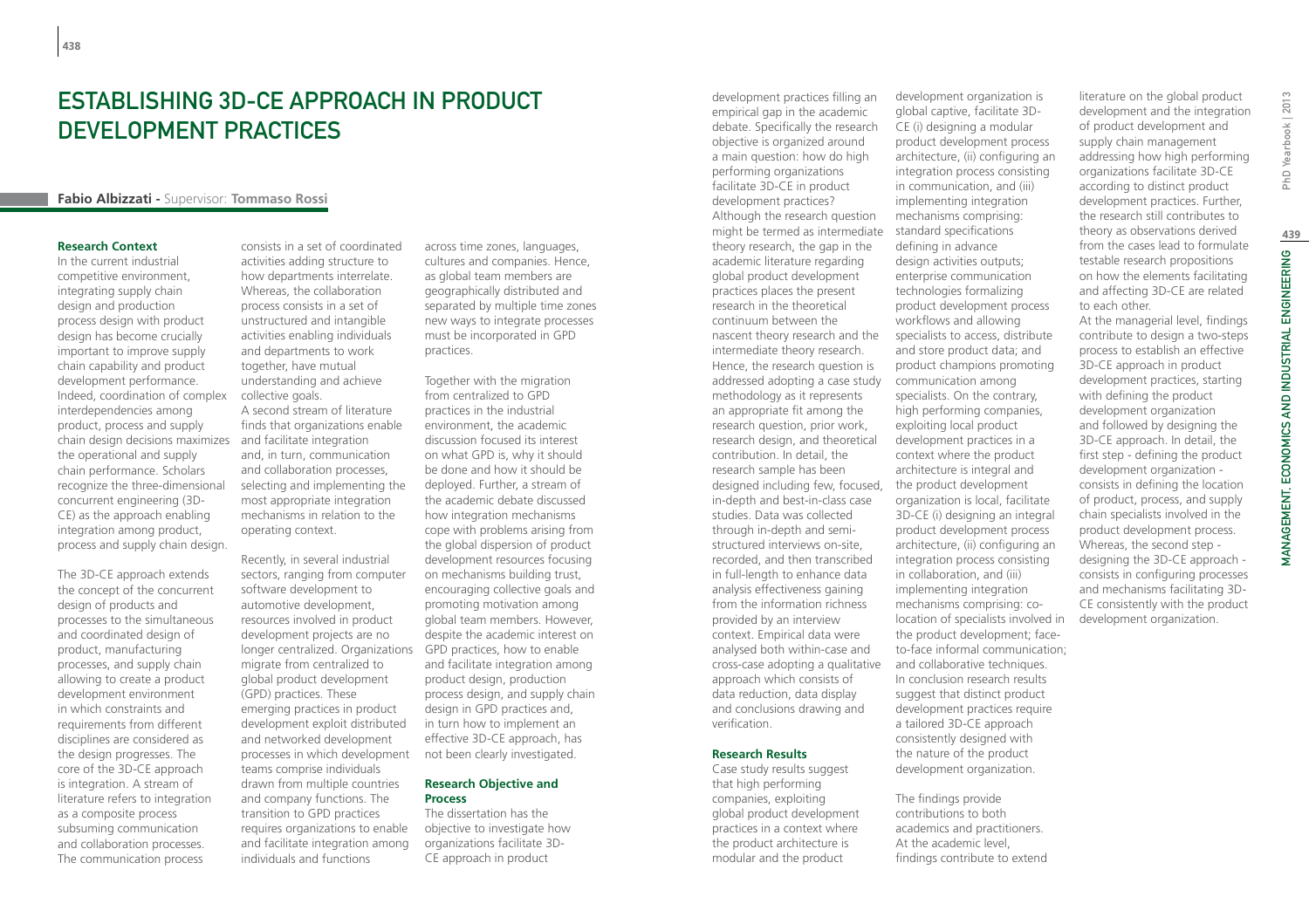# STRATEGIC AND ORGANIZATIONAL RESPONSES TO RADICAL INNOVATION: THE CASE OF RENEWABLE ENERGY TECHNOLOGIES

**Lorenzo Boscherini -** Supervisor: **Federico Frattini**

#### **Rationale**

European sustainability policies and liberalization processes created the conditions for stimulating the generation of electricity from renewables, opening the "doors" to the distributed generation paradigm. The emergence of renewable energies has a powerful effect on energy incumbents, which are entering a period of uncertainty. The use of the historical business models, based on the concept they provide a commodity, oneway flow of power from energy providers to final customers, is no longer sustainable. This phenomenon may be embodied within the well-known debate about the difficulties that incumbents experience to respond to radical innovation, which has been widely investigated in literature and is corroborated by many empirical evidences. Objectives and research strategy Understanding how energy incumbents respond to the emergence of renewables is the primary objective of this research. Literature analysis allows us to identify two main existing gaps: (i) a lack of a comprehensive understanding of the strategic and organizational approaches incumbents adopt in relation to radical innovations; (ii) a lack of a contingency view of the variables affecting incumbent's decisions in in relation to radical innovation. The phenomenon-driven objective

and the state of extant theoretical knowledge on the topic, suggests that a theory-building research approach is needed for the purpose of this study. We used a preliminary theoretical framework to orient the empirical analysis by identifying the scope of the research and the main concepts and variables underlying our analysis. This led to the definition of three research questions: **RQ1:** What business models do energy incumbents adopt to respond to renewables? **RQ2:** How and why do contextual variables affect the choices of the business models undertaken by energy incumbents? **RQ3:** How does the choice of the business models affect economic performances of energy incumbents? Methodology and sample According to the theory-building approach and the complexity characterizing the energy generation industry, the use of rich qualitative data became of paramount importance. First, we studied both the energy generation and the renewable markets to select the European countries (Italy, Germany and UK) in which choosing energy incumbents; second, we identified the incumbent companies through direct interviews and panel studies. We built a sample of 11 energy incumbents, selected on the basis of a "polar types" sampling procedure (Eisenhardt

and Graebner, 2007). Data were gathered through 49 direct interviews with key informants through the use of multiple investigators (Eisenhardt, 1989).

#### **Findings**

Multiple case studies answer to the RQs and led us to define three propositions which represents the emerging theory. The answer to RQ1 states that energy incumbents respond to renewables by adopting one of the following business models: ∙ the unconventional which entails: the unconventional operational approach; not integrated organizational structures; an integrated value chain approach; dedicated formal and informal coordination mechanisms, country structures; ∙ the hybrid which entails: the

- unconventional operational approach; integrated organizational structures; not integrated value chain; new operative roles; R&D open innovation and strategic collaborations with small firms;
- ∙ the conventional, which entails: the conventional operational approach; ambidextrous organizations; an integrated value chain approach; partnerships with EPC contractors and trading companies.

The answer to RQ2 states that the choice of the business model is affected by the nature of the firm. In particular, large utilities tend to adopt the unconventional business model, municipals and private no listed companies tend to adopt the hybrid business model and industrial groups tend to adopt the conventional business model.

At the same time each business model adopts different strategic and organizational approaches according to the markets' and technologies' maturity and the level of support policies where incumbents operate. In particular, for the unconventional business model, entering, first, in low maturity and emerging markets leads large utilities to implement this business model by using the integrated value chain (IVC) approach, country subsidiaries and new functions while entering, first, in high and medium maturity markets leads large utilities to implement this business model by using the flexible integrated value chain (FIVC) approach and country business units. For what concerns the hybrid business model, entering in high maturity markets with high level of support and collaborations with small policies leads municipals and private no listed companies to implement this business model by adopting the partial outsourcing value chain as owner (POVC Owner), the scouting manager roles and the collaborations with small firms while entering in medium maturity markets with medium support policies leads municipals to implement this business model by adopting the partial outsourcing value chain as General Contractor (POVC G.C.) and the R&D Open innovation approach. Finally, for what concerns the conventional business model, entering in mature technologies leads

industrial groups to implement this business model by adopting the hybrid or contextual ambidexterity and collaborations with EPC Contractors while entering in developing technologies leads industrial groups to implement this business model by adopting the structural ambidexterity and shared R&D departments. The answer to RQ3 states that business models embraced strategic and organizational variables which explain, better than others, different economic performances according to contextual variables where they are applied. In particular: (i) in the unconventional business model: the IVC with country subsidiaries and informal coordination mechanisms in mature technologies and low maturity and emerging markets leads to higher economic performance than the FIVC with country business units and formal coordination mechanisms; (ii) in the hybrid business model: the POVC Owner with the mixed value proposition companies in high mature markets and larger firms, leads to higher economic performance than the POVC G.C. with the R&D open innovation approach; (iii) in the conventional business model: the FIVC with the structural ambidexterity in mature and developing technologies, leads to higher performance than the FIVC with hybrid and contextual ambidexterity. Theoretical implications This work can benefit research

in the innovation management field. Our study identifies the main strategic and organizational choices characterizing different business models, overcoming

the lack of a comprehensive vision on incumbents' response to radical innovation. This study goes down in the analysis, trying to identify the relationships which characterize different approaches and the effects in designing the entire business model. This brings to light also new organizational models (e.g., the hybrid ambidexterity) adopted by incumbents. In addition, this study contributes to analyze business models through a contingency view, highlighting that strategic and organizational choices can be explained in the light of the path dependency theory. Finally, this work gives a strong contribution to the energy management literature adopting a contingency approach which analyzes the impact of incumbents' strategic and organizational choices adopted in different contexts on economic performance.

## **Managerial implications**

It is necessary to remember that the output of this research project is an emerging theory about the energy incumbent's response to radical innovation that needs to be further tested and validated. The research provides several insights for energy incumbents' managers. The main contribution is given by the contingency approach analysis that allows managers to understand what are the strategic and organizational choices, within each business model, that lead to higher or lower performances if applied to different contexts. This is useful for incumbents that have already set their strategy, in taking decisions on organizational choices, and for incumbents that are approaching renewables and need to find the better option available for their company.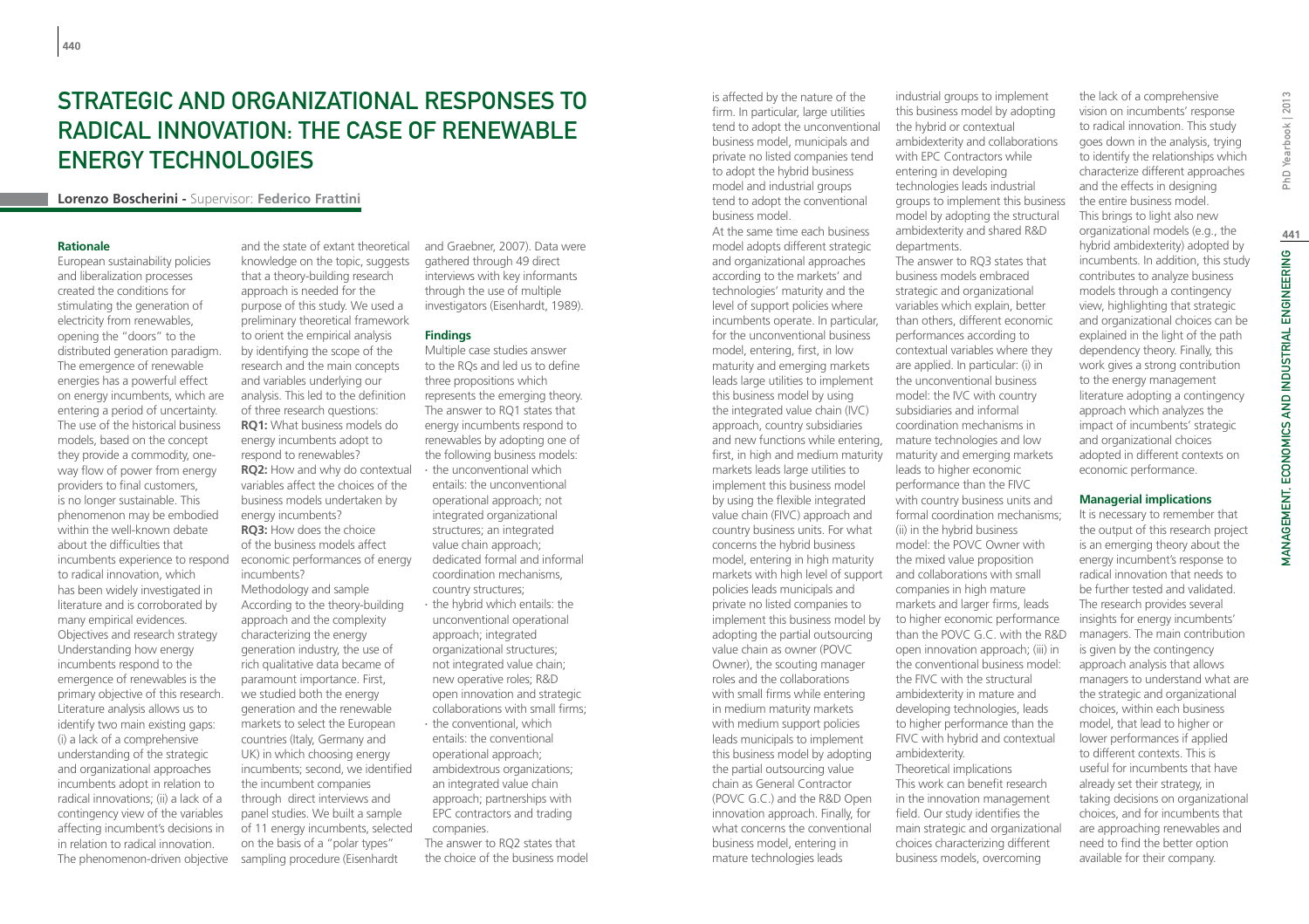# Sustainability Operations Strategies: the impact of HRM and organisational practices on the triple bottom line

#### **Annachiara Longoni -** Supervisor: **Raffaella Cagliano**

The aim of this research is to understand how sustainability in terms of the triple bottom line can be developed in operations strategies via Human Resource Management (HRM) and organisational practices (e.g., teamwork, training, and employee involvement). Sustainability is increasingly an essential element of companies' strategies and core processes given the recognised need to ensure the future of humans and the earth for long-term success (Porter and Kramer, 2006; Accenture, 2010); however, the definition and implementation of operations strategies embracing the triple bottom line are still open issues. In fact, companies are facing three key problems. First, they find it difficult to define and implement the sustainability programs best suited to their organisation given the wide variety of technologies, certifications, managerial and control methods proposed by regulators, certification entities, consulting companies and the literature. Second, they are struggling to optimise trade-offs among sustainability dimensions because a program can enhance one dimension while reducing the others. Finally, they encounter difficulties in integrating sustainability operations strategies with the chosen operations management system, such as

lean manufacturing. Moreover, although the operationsmanagement literature has focused mainly on technical aspects, HRM and organisational practices may also be relevant to enhancing programs effectiveness and directly impacting sustainability. To this end, the study has been divided into three phases: problem setting, problem solving and problem extension. The problem setting phase empirically tests whether HRM and organisational practices should be implemented to attain higher environmental and social performance and thus establishes whether these practices should be considered when developing sustainability in operations. Evidence is derived involvement and bi-directional from data on 377 companies in the assembly industry that participated in the International Manufacturing Strategy Survey 2009. The results show that some HRM and organisational practices are related to sustainability. In particular, training exerts both a direct positive effect

on environmental and social performance and a positive interaction between social programs and performance. Worker involvement and incentives have a direct positive impact on social performance. Teamwork is highlighted as a relevant practice in

implementing successful environmental programs. To interpret the significant and non-significant relationships suggested in problem setting phase and sustainability in a holistic fashion, the problem solving phase explores how HRM and organisational practices might be leveraged to define and implement sustainability operations strategies in terms of the triple bottom line to optimise trade-offs. Empirical results are provided via 11 explanatory case studies in the food industry. Organisational responsibility (top-management commitment, cross-functional teams and sustainability-related roles in operations) and worker commitment (training, worker communications) have been identified to positively impact sustainability. Specifically, organisational responsibility and worker commitment define the set of environmental and social programs, composing sustainability strategies and optimising trade-offs; worker commitment is also crucial in implementation, enhancing the effectiveness of the programs, mitigating trade-offs due to implementation, and directly impacting sustainability. In problem setting and problem solving phases, only environmental and social programs have been

considered; programs directly related to the economic and operational aspects have been excluded. However, in problem extension, the inclusion of operations-related programs is considered. Specifically, lean manufacturing has been considered the most significant program given its recognised role in increasing operational and firm performance, as well as the current discussion in the operations management literature about its impacts on environmental and social performance. This phase of the research focuses on the role of organisational responsibility and worker commitment to sustainability in achieving integration between lean manufacturing and sustainability operations strategies. Evidence was gathered from 5 crossindustry case studies and 5 case studies in the food industry. The results show that HRM and organisational practices related to lean manufacturing facilitate organisational responsibility and worker commitment to sustainability. Moreover, organisational responsibility positively impacts the definition of lean bundles (Just-in-time, Total Quality Management and Total Preventive Maintenance) optimising trade-offs and a new set of integrated lean sustainability programs. These latter programs leverage both sustainability and operations principles to enhance overall sustainability. Additionally, worker commitment enhances implementation of the lean philosophy to positively impact the role of environmental programs in the mitigation of economic-environment tradeoffs by continuous improvement.

Finally, worker commitment is crucial to implementing lean bundles for positive impacts on environmental and social performance. Thus, the research has theoretical and managerial implications. The role of HRM

and organisational practices in sustainability development is empirically proven. Then, some guidance regarding configuration of HRM and organisational practices to enhance sustainability in terms of the triple bottom line in operations is provided. manufacturing and sustainability operations strategies. Specifically, organisational responsibility and worker commitment enable to manage the decision making process to define the set of sustainability programs. They provide the complex organisation needed to create a virtuous circle combining top-down and bottom-up approach to sustainability. In this way it is possible to optimise trade-offs thanks to proactive problem solving and an innovative approach to improve traditional, inefficient business processes and programs by means of sustainability development. Worker commitment is also crucial to effectively implement the set of sustainability programs facilitating and enhancing programs adoption and mitigating possible trade-offs emerging in the implementation phase. Finally, worker commitment, diffusing more sustainable behaviour also in day-to day activities, directly impacts on sustainability performance. Moreover, organisational responsibility and worker

commitment to sustainability allow to integrate the sustainability strategic orientation of the company and the lean philosophy so that lean bundles are designed and implemented including sustainability principles and sustainability programs are defined and implemented enhancing lean principles. This study has also several limitations and might require further research to overcome such limits and extend our knowledge. Considering the methodology, in the problem setting phase, the limitations concern mainly the measures of constructs. Instead, considering the problem solving and extension phases a broader sample would be needed in order to generalize and test results.

In terms of content, no specific measure or analysis is performed to investigate organisational culture, individual and team behaviours that might be fundamental in sustainability achievement. But this is out of scope. Future research might look at these concepts adopting the right unit of analysis and methodology. On the other side interesting extension of the research might be the identification of the organisational model to achieve sustainability, optimising tradeoffs at the supply chain level.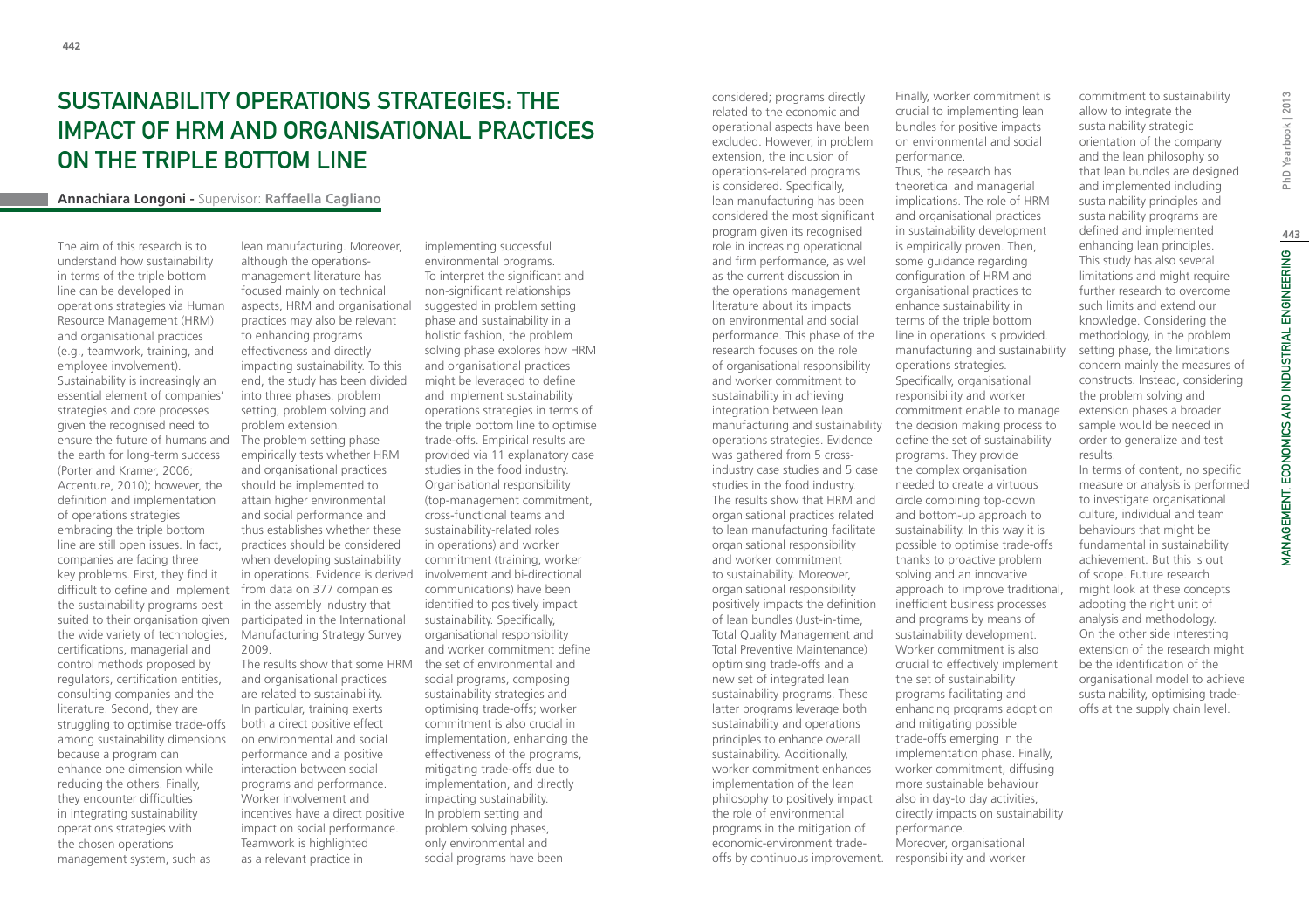# THE ROLE AND DESIGN OF THE OUTBOUND SUPPLY chain for the internationalization of fashion companies in emerging markets

#### **Antonella Moretto -** Supervisor: **Gianluca Spina**

The focus of the analysis is specifically dedicated to the fashion industry: in this research a definition of fashion that includes under the same umbrella from the massmarket to the high luxury products as well as different product categories (i.e., clothes, accessories, bags, shoes, and underwear) is adopted.

The fashion industry has emerged as critical from a practitioner and researcher point of view, because of its complexity, dynamism and economic importance. Moreover, fashion industry has since long attracted the attention of researchers in the area of operations and Supply Chain Management (SCM). The analysis of the fashion industry underlines the existence of the important challenge of internationalization of fashion companies in emerging markets: by paying attention to internationalization, outbound supply chain (i.e., the set of companies and activities that distribute and deliver the products from the manufacturer to the final customer) has seen a growing utilization in order to create linkages with customers' needs. By analysing the literature about the internationalization of the fashion outbound supply chain, we identified some important gaps.

First of all, the literature about the internationalization in the outbound supply chain focuses on retail, with little attention devoted to the other elements of the outbound supply chain. Secondly, the literature is still poor about the implementation of e-Commerce for the fashion companies.

Thirdly, the literature does not analyse the management of the outbound supply chain processes by considering an international and not a local perspective. Then, the literature about the involvement of supply chain in the PD process especially focuses on the inbound supply chain (i.e., the supplier network); without considering the outbound one and adopts a static and local perspective, without considering the influence of the internationalization. According to these considerations, the research aims at studying the configuration of the outbound supply chain in the context of internationalization of fashion companies. In this study configuration

means the combination of structure of the outbound supply chain as well as management of the related processes. The identification of the configuration of the outbound supply chain will be investigated by analysing

which external contingent variables might influence it. We gained the overall objective by identifying the main structures of the outbound supply chain (by considering both the physical and the e-Commerce outbound supply chain), the main archetypes of outbound supply chain processes (i.e., demand management, order management, distribution management, inventory management, customer service), and the main archetypes of the integration between outbound supply chain and Product Development (PD) management. Each of this point was analysed with the purpose of linking them to the main features of foreign countries.

In order to answer the research questions, a research framework was developed, consistently with two organizational theories, namely contingency theory and behavioural internationalization process models. In order to perform this analysis, we used a case-based

methodology, composed of an exploratory and an explanatory phase, by involving leading Italian fashion companies and by studying their outbound supply chain in USA, Japan, Middle-East, Brazil, Russia, and China. The former is composed of 21 exploratory case studies and 53 brands investigated through secondary data thanks to an

archival data analysis; the aim of this phase was the tailoring of the detailed research framework and the identification of the structures of the outbound supply chain. The latter is composed of 10 in-depth case studies; the aims of this phase was the identification of the main archetypes of outbound supply chain processes and of the integration between outbound supply chain and PD; these results were finally used to research point of view and identify the main configurations of the outbound supply chain in foreign countries.

Thanks to the cross-case analysis performed with the exploratory case studies, we were able to identify five main archetypes for the structure of the physical outbound supply chain, namely *full control*, *variegated retail*, *agent based*, *distributor based*, and *full crossbreeding*. Each of these archetypes was tailored according to the contingent variables: first of all, we were able to identify which country variables drive the adoption of each archetype of the structure of the outbound supply chain. Moreover, we tried to figure out whether firm variables might also influence the selection of a certain archetype: for each of them, the main company's features were identified. This result is consistent with previous literature because previous research suggests that different countries and firm characteristics could require the adoption of different configurations. Through the analysis of secondary data as well as exploratory case studies, we were able to identify also four main archetypes of the e-Commerce outbound supply chain, namely *direct on-line*,

*brand on-line*, and *shopping club on-line*. We could also identify the main features of each archetype in terms of country and firm variables. Moreover, we were able to highlight a link between the structure of the physical outbound supply chain and the structure of the e-Commerce outbound supply chain. These results are innovative from a consistent with previous literature in this stream. On the other hand, the crosscase analysis of explanatory case studies was used to identify the main archetypes for each of the outbound supply chain processes, i.e. demand management (*structured*, *unstructured*, *qualitative*, *outsourced*), order management (*high control*, *partial control*, *agile*, *proactive*), distribution management (*prioritized*, *reactive*, *low attention*), inventory management (localized, centralized), and customer service (*direct control*, *partial outsourcing*, *full outsourcing*). For each of them, the answers provided by the cases were used to understand whether the selection of the archetype depends on the structure of the outbound supply chain (e.g., demand management), the country-specific variables (e.g., order management) or both of them (e.g., distribution management and inventory management). Firm variables, such as company size, do not appear relevant in discriminating among the archetypes instead. Moreover, the cross-case analysis was used also to identify the main archetypes of PD

*intermediated on-line*, *multi-*

management (*glocal*, *hybrid*, and *stylist oriented*) as well the linkages among PD practices and country specific variables (firm variables and outbound supply chain structure do not appear relevant). Moreover, qualitative answers were also used to identify relationships among different processes, such as demand management and PD management, demand management and order management, etc. These relationships were used to identify four comprehensive configurations of the outbound supply chain; moreover, we identified common behaviours among different countries (i.e., Usa and China; Middle-East, Brazil, and Russia; Japan; Italy) and so for each of these four groups we were able to identify the main features in terms of country specific variables, structure of the outbound supply chain, archetypes of processes of the outbound supply chain, and archetypes of PD process with the related PD practices. The four configurations of the outbound supply chain are *formalized*, *delegationbased*, *squeezing*, and *double* configuration.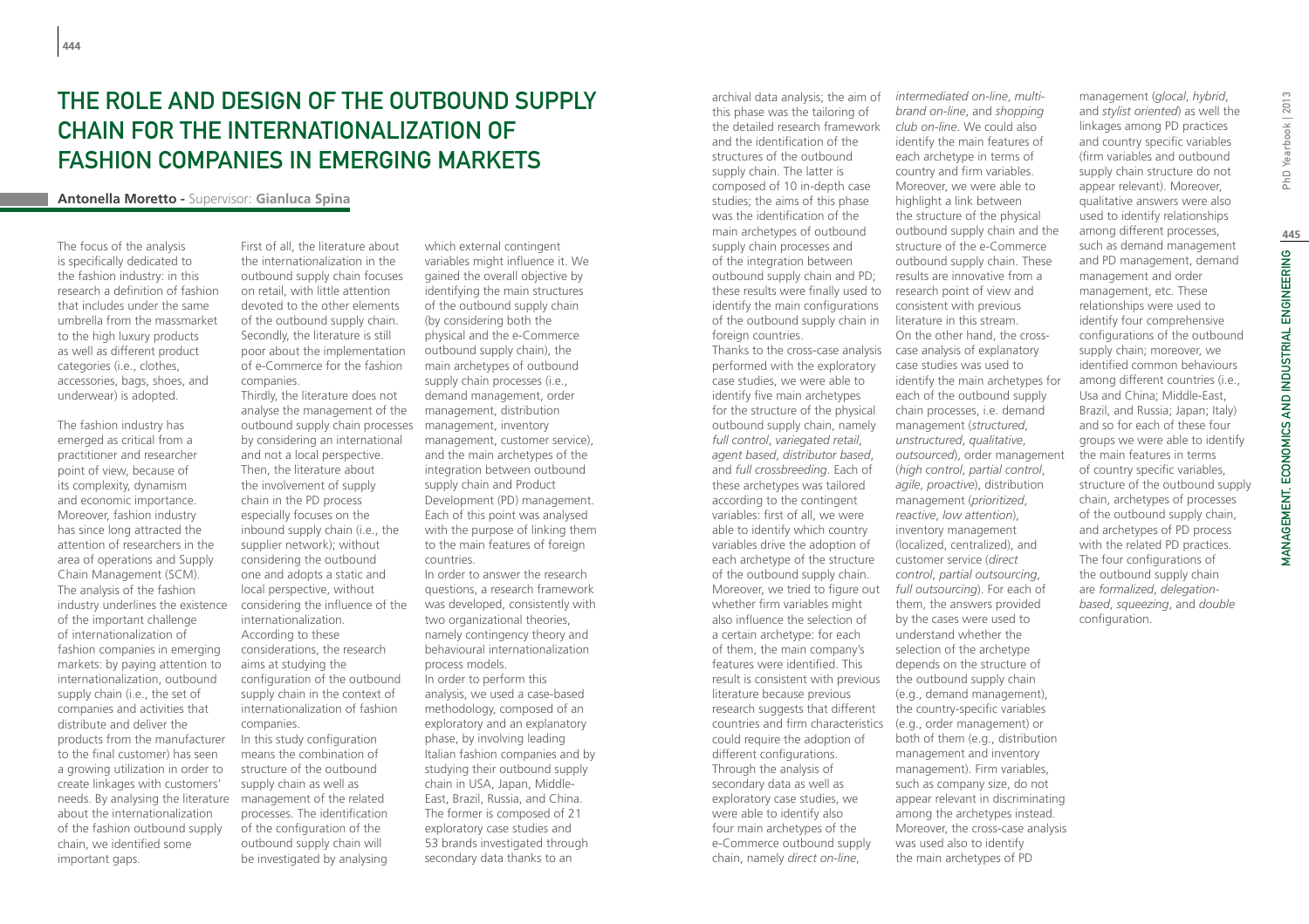## The ecology of European Venture Capital

#### **Anita Quas -** Supervisor: **Fabio Bertoni**

My thesis, structured as a collection of three papers, tackles different aspects of the ecology of European venture capital. Venture capital is considered by policy makers as a key ingredient to develop an economy based on knowledge and innovation (European Commission 2010, p. 23), because it is the most suitable financing mode for high tech entrepreneurial ventures. These firms are important drivers of the innovation and employment growth of the countries in which they operate (Audretsch & Thurik, 2001; Audretsch, 1995; Stam & Garnsey, 2008; Westhead & Cowling, 1995). Unfortunately, the information asymmetries and agency problems typical of these firms make them financially constrained and force them to abandon some of their profitable projects (Hall, 2002; Stiglitz & Weiss, 1981; Stiglitz, 1985)although these firms do prefer internal funds for financing these investments; (iii. Scrutinizing firms before providing capital (Chan, 1983) and monitoring them afterwards (Lerner 1995), venture capital investors alleviate information asymmetries and agency problems in the capital markets and relax portfolio firms' financial constraints. However, there is still a huge number of high-potential firms

that are financially constrained, especially in Europe (Rosa & Raade, 2006). European policy makers are trying to follow the USA example to develop an efficient European venture capital market. As a matter of fact, the governmental interventions in Europe are much *has its role in the European*  more important than in the USA. However, despite the efforts of policy makers, European venture capital market is smaller than USA one (Kelly, 2011).

The venture capital markets are typically not homogeneous. Independent venture capital investors and venture capital affiliated to firms and to banks co-exist in the same ecosystem. Moreover, the government itself designed its own venture capital programs. Interestingly, European venture capital ecosystem is characterized by a wider heterogeneity of actors with respect to USA. In Europe, the importance of captive venture capital investors, i.e. non-independent investors, is much more important (Bottazzi, Da Rin, & Hellmann, 2004, 2008).

As the general introduction reported in **Chapter 1** explains, the aim of this thesis is to analyze some of the characteristics of European venture capital ecosystem. In particular, we aim at studying

the VC ecology, i.e. the roles of the different venture capital investor types in venture capital ecosystem, and the relationships between them. The research questions that this work aims at answering are *1) Does each venture capital investor type venture capital ecology?* and *2) How do different venture capital investor types play their roles in Europe?* The research is conducted on a sample of venture capital investments in European firms. This kind of study can shed new light on the criticalities of European venture capital market and provide recommendations on appropriate governmental interventions to address them.

**Chapter 2** investigates whether each venture capital investor type has its role in the European venture capital ecology, by *studying the investment patterns* of independent venture capital investors, corporate venture capital investors, bank-affiliated venture capital investors and governmental venture capital investors. I and my co-authors analyze the relative investment specializations of each investor type along several dimensions that characterize investments (e.g., syndication, duration and exit mode) and investee companies (e.g., industry

of operation, age, size, development stage, location and distance from investor's premises at the time of the investment). Our findings indicate that venture capital types in Europe differ markedly in their patterns of investment specialization, especially governmental venture capital on the one side and private venture capital on the other. We compare our findings with evidence from the USA and find some interesting differences, notably regarding independent and governmental venture capital investors. The second part of the thesis aims at studying *how* different venture capital investor types pursue their respective roles, and in particular *how they contribute to firm success*. Since the most sticking differences in the European investing patterns emerge between private venture capital and governmental venture capital, the third and fourth chapters of this thesis focus on each of these investor types.

In **Chapter 3**, I and my coauthor study the most typical and traditional form of private venture capital: the independent venture capital. This investor type aims at realizing firm potential and have a capital gain from its investments. A strong contribution of independent venture capital investors to the success of their portfolio firms is the relaxation of financial constraints. In particular, we investigate how independent venture capital affects the sensitivity of young high-tech firms' employment policies to the availability of internal capital, by alleviating their financial constraints. We find

that the sign of the employment cash flow sensitivity (ECFS) depends on the ability of the firm to generate internal capital. Moreover, we observe that ECFS is stronger for smaller firms. Independent venture capital investors prove to be able to relax firm's ECFS only when firms produce positive cash flows. Independent venture capital investors also improve the ability of high tech entrepreneurial ventures to attract high-skilled labor, especially when ECFS is most pronounced.

In **Chapter 4** we study how governmental venture capital pursues its role and contributes to firm success. Literature suggests that the direct impact of governmental venture capital on firms' performance is often poor. However, governmental venture capital can have an indirect impact on firms' performance and increase firms' probability of receiving other forms of financing. Governmental venture capital's role is therefore fostering private venture capital investments in the most risky segments of the industry. In particular, we evaluate governmental venture capital effectiveness in certifying high tech entrepreneurial ventures to private venture capital investors, which encompass independent, corporate and bank-affiliated venture capital investors. Using a sample of governmental venture capital-backed hightech entrepreneurial ventures and a matched sample of non governmental venture capitalbacked firms, we estimate the probability of receiving a first round of private venture capital. Furthermore, we evaluate whether private venture capital

investments originated by governmental venture capital certification are at least as successful as other private venture capital investments, by estimating firms' probability of receiving a second round of private venture capital and of achieving a successful of exit (IPO or M&A). Results show that firms certified by of governmental venture capital are more likely to receive a first round of private venture capital than the matched sample. Moreover, after the first round of private venture capital, firms invested by governmental venture capital are more likely to receive a second round of private venture capital financing and to achieve a successful exit than other private venture capital -backed firms. These results support the view that governmental venture capital positively influences the development of the private venture capital market in Europe, by increasing the number of successful private venture capital investments in high-tech entrepreneurial ventures.

In **Chapter 5** I summarize the results of the thesis and the implications of my work, presenting also some directions for future research. Lastly, in **Appendix A**, I describe more in details the database used in this thesis, the VICO database.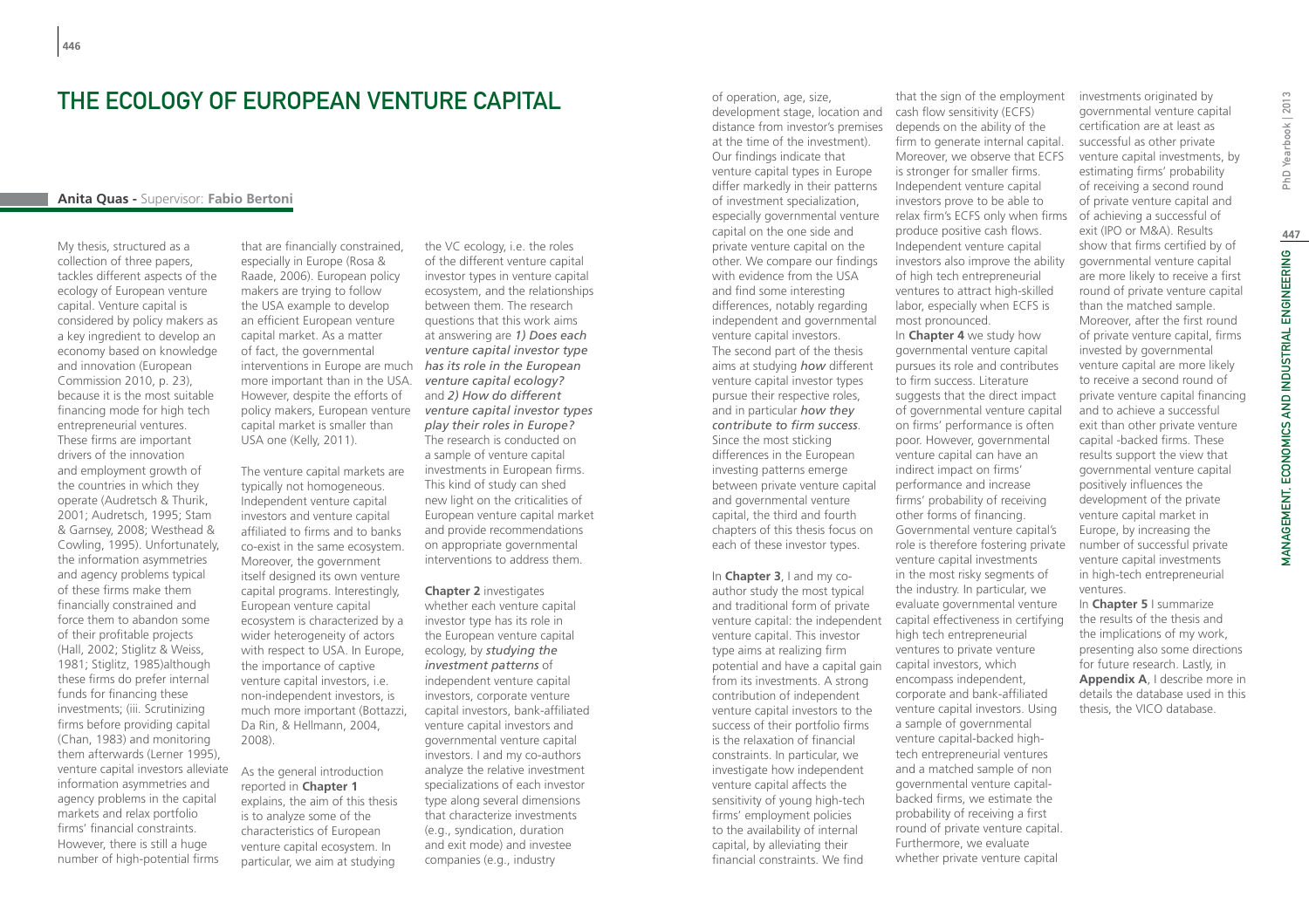## DIFFUSION OF INTEGRATED CARE PATHWAY INITIATIVES IN HOSPITALS The Leverage of 'Institutional Work' on Multidisciplinary Team Innovation

**Giovanni Redaelli -** Supervisor: **Emanuele Lettieri**

Hospitals are emphasizing the introduction of Integrated Care Pathways (ICPs) to institutionalize a multidisciplinary approach to care. Key processes, such as stroke management, are in fact fragmented in multiple activities in different units or departments which often do not fully coordinate with each other. Such lack has wellreported drawbacks, such as heterogeneous patient outcomes, inefficient use of resources and preventable risks against patient safety. Despite the interest toward ICPs, hospital managers are still struggling to obtain a large diffusion of ICPs initiatives across units and departments. The consolidated (and evidence-based) notion that ICPs are highly cost-effective innovations, in fact, clashes with the evidence that only a marginal number of teams has engaged in their production. In particular, only few professionals collaborate in teams to innovate the process of care. Building on this premise, the present PhD dissertation seeks to understand the mechanisms and conditions that explain the diffused engagement of teams in the production of ICPs in a hospital. The dissertation is organized in two stages. First, it seeks to explain the *emergence* of an innovative team in

a professional context. Both research and practical evidence, in fact, indicate that professionals (such as head physicians) prefer to (1) remain encapsulated in their unit to preserve their autonomy and (2) preserve their practice rather than innovate it. The initiation of an ICP intervention thus represents an occasion to explain how and why head physicians renounce to their autonomy and join a team that has primarily an innovation purpose. Second, the dissertation seeks to explain why and how the emergence of innovative teams becomes a diffused practice in a hospital. In so doing, the present research allows identifying the possible interventions that might be introduced to achieve the expected result of diffusing multidisciplinary innovations in a the previous informants; for a professional context.

**Methodology –** The nature of the research questions and the theoretical gaps in current literature required a theory building approach for both the emergence of team innovation and the diffusion of a new practice (i.e. ICP interventions) in professional contexts. A grounded theory approach is, in this regard, implemented through two multiple case studies. In particular, for research question

# 1 (what are the conditions that explain the initiation of an ICP intervention in hospitals?), 15 teams were selected – with the purpose of comparing cases of ICP initiation following (1) an external request from Regions; (2) a bottom-up dynamics; (3) a top-down request from the management. 25 informants (for a total of 280 pages of transcript) were involved to understand the conditions and inputs that allowed ICP initiation. For research question # 2 (what are the conditions that explain the diffusion of ICP initiative in a hospital?), instead, 16 hospitals were selected – with the purpose of comparing cases of successful diffusion of ICP initiatives, cases of "pockets of best practices" and cases of no diffusion. 54 informants (which include 15 of total of 701 pages of transcript) were involved to understand the conditions and inputs that supported the diffusion of ICP initiatives. In both scenarios, line-by-line analysis of transcripts and Pratt et al.'s (2006) approach to data coding supported the identification of theoretical categories from the empirical data. Within-case and cross-case analysis supported the definition two theoretical models. The transferability of both models was addressed with 9 interviews with key

informants in UK hospitals (for a practices in professionalized total of 97 pages of transcript).

**Findings –** With regard to the emergence of team innovation in professional context, the cases support a relatively parsimonious model. ICP interventions were initiated, in fact, when team reflexivity and participative safety were present at team level and motivation, opportunity and ability toward ICPs at the individual level. These conditions were sometimes present by default, but often had to be triggered by specific interventions from management. A privileged strategy of intervention involved middle managers' active support of teamwork. Such "co-production strategy" was able to introduce and speed up ICP initiatives, but also triggered mechanisms of "crowding out". The diffusion of ICP initiatives occurred instead in those hospitals that have enacted an interplay between practice work and boundary work, i.e. two forms of institutional work that were meant to establish new forms of structural, cultural and cognitive arrangement between professionals. Practice work and boundary work were conducive of ICPs as they overcame the resistance (or inattention) that professionals had toward process-thinking and open boundaries. Notably, hospitals' involvement in just one form of institutional work (either practice work or boundary work) resulted

in the emergence of "pockets of best practices", i.e. sporadic but high-quality ICPs. The research points out the

**Implications –** This research expands our knowledge on the diffusion of multidisciplinary

contexts. The role played by practice work and boundary work reveals the centrality of the institutional perspective to explain the diffusion of change among professionals. In this regard, professionals' (and teams') agency was primarily moved by the structural, cognitive and cultural arrangements in which they were embedded. Professionals and teams adhered to these institutional pillars in order to gain legitimacy and comply with a generalized behaviour. The research also indicates how the active enablers of institutional change were primarily "embedded agents", i.e. top and middle managers who used their "embeddedness" to exert an influence on professionals' agency. Their social position conditioned the nature of the interventions deployed. Managers, in fact, were careful to avoid any situation of "institutional conflict" in support the process of institutional change. Past research has typically downsized the role of managers in professional contexts, suggesting that they can be only "diplomats" – being constrained by their information asymmetry toward professionals. Our results indicate an almost opposite notion, i.e. managers used their social position to connect dispersed professionals and drive the diffusion of ICP initiatives. Middle managers have in particular emerged as the key enablers of institutional change.

forms of institutional work and co-production which they endorsed to drive the change.

The findings concur to shed a new light on the centrality of middle managers in the process of institutional change. They move beyond the simple "translation" of top managers' strategy and introduced autonomous and comprehensive sets of interventions to alter the boundaries and practices within the hospital.

Overall, the research provides a few insights for top and middle managers willing to push the diffusion of ICP initiatives in their hospital. The dissertation includes a set of "successful" interventions that managers introduced for such purpose. Against a traditional backdrop of change management initiatives –create urgency, address teams' needs etc. – the findings suggests an alternative approach, i.e. invest on a modification of the institutional pillars in which professionals are embedded. Interventions like the redefinition of facilities to support boundary spanning, the qualification of Quality Units, the definition of a clear set of methodologies, language and concepts, etc. can meet this purpose. The co-production strategy had a valuable contribution to the diffusion of ICP initiatives only when it created the conditions for teams' autonomous work. When this strategy substituted professionals' teamwork, a disincentive, crowding-out, mechanism was observed.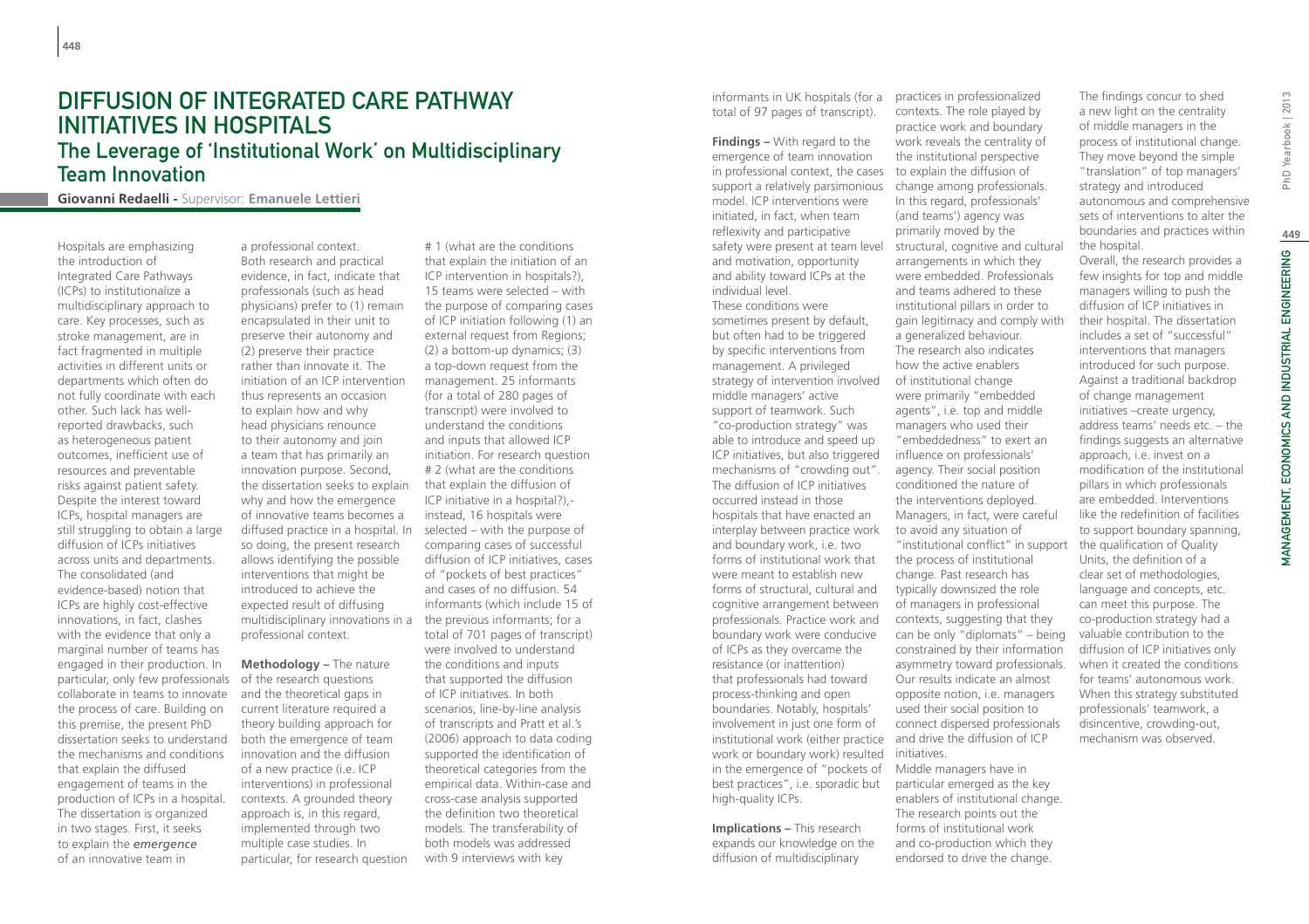# Efficiency in the Italian Educational System: which role for accountability, autonomy and choice?

#### **Piergiacomo Sibiano -** Supervisor: **Giuseppe Catalano**

*ACCOUNTABILITY, autonomy and choice are the watchwords of contemporary education reformers around the globe*" (Woessmann *et al.*, 2009 – p. xi). Years of debate about the issue of quality of education and its determinants have led to reforms that contain these ingredients. Although the aim – improving the educational level and doing it for all – was clear since the beginning, the path to follow is not straightforward. The huge debate about how to effectively and efficiently produce education led to the so-called *marketoriented* reforms (Chubb and Moe, 1990; Bartlett and Le Grand, 1993; Le Grand, 2003). This new institutional setting decisively contributed to reverse the two cardinal doctrines of public administrations: "shifting the emphasis from *process* accountability towards a greater element of accountability in terms of *results*" (Hood, 1995 – p. 94). A new stream of literature conceptualised this reform process in a framework called *quasi-markets*, whose the most representative work is by Bartlett and Le Grand (1993). This theory merged choice, competition and autonomy in a unique theoretical framework for the public sector. *Markets* means that competitive independent providers replace the monopolistic state ones; *quasi* because organisations are not necessarily out to maximise their profits, and purchasing power is expressed in voucher rather than

money (Barltett and Le Grand, 1993). In other words, schools (whether public or private) are autonomous, and they compete for students, which "bring" money (throughout the voucher mechanism).

#### **Have the promises of marketoriented reforms been**

**broken?** According to the empirical literature relying on data coming from standardized tests, students in school systems with greater accountability, autonomy and choice perform substantially better. However, several countries do not seem to will a change towards these reforms. The main reasons can be two: on the one hand any study, especially in the economics of so they can be disputed. On the other hand, it is the policy-maker who has to decide to implement a certain policy or not, according to their values. This is the case of Italy: a typical example where students' achievements are poor and accountability, autonomy and choice are present but mitigated. Moreover, Italy is one of the countries that showed a decreasing performance in the last ten years and even under the OECD average (OECD PISA, 2009). This thesis aims at investigating

the determinants of the (in) efficiency of the Italian educational system. Further, a focus on the presence of the private sector and its outcomes

compared to the public one has been conducted. Finally, through a qualitative inquiry, information about the actual school autonomy and accountability in Italy shall be given.

education field, has some caveats, non-parametric technique called **"Italy shows marked geographical variation in educational achievement:** a key question is whether this is related to exogenous factor or to the characteristics of the education system" (Boarini, 2009 - p. 51). This is the first issue addressed in the first chapter of this thesis: the efficiency of Italian educational system and its determinants. We analysed the system efficiency at two levels: regions and schools. To estimate efficiency scores, a DEA (Data Envelopment Analysis)

is used. The units of analysis are the 18 Italian Regions, and the focus is on the lower-secondary education. The teacher:students ratio and the PISA 2009 scores were chosen, respectively, as the input and the output. Then, a second-stage Tobit regression was used to detect the factors affecting efficiency. The results corroborate the difference between North and South of Italy. What (should) alert the policymaker is that the Regional socioeconomic context appears as the key determinant of efficiency, rather than the school system. Secondly, the school level has been considered. In this case only a Region has been

chosen: Lombardy. The aim of this analysis is twofold: (i) first, "baseline" efficiency scores are derived and related to a wider set of characteristics that can affect the performance of schools; (ii) second, a procedure is proposed to derive "adjusted" efficiency measures to assess the managerial efficiency of the schools. The quantitative approach is based again on two-stage DEA. In a first step, inputs are resources used by schools, while outputs are average scores obtained in a national standardised test. In the variables (e.g. percentage of disabled and immigrant students, school size, rural/urban area, etc.). The residuals and predicted values a negative effects on Math of the second stage regression are then used to "adjust" initial efficiency scores for taking "environment harshness" into account, and derive information about "managerial" efficiency. The results show that managerial efficiency is, on average, negatively related to baseline efficiency; that is, there is – again – a major role of external variables in affecting efficiency scores.

#### **The debate about the comparison of public and private schools performance is of particular relevance in Italy** – which is the issue discussed in the second chapter –, both from an academic and institutional perspective. With reference to the former, the empirical evidence from international datasets (especially OECD-PISA) and previous literature seems to suggest that public schools outperform private ones. For the first time, a new dataset to analyse the relative performances

of public and private schools in Italy has been used. Data come

from the National Institute of the School System Evaluation (*Istituto nazionale per la valutazione del sistema educativo di istruzione e di formazione* – hereafter, INVALSI).

second stage, efficiency scores are for (relatively) richer students and regressed against a set of external those enrolled at school in a non-As for measuring the effect of attending a private school, we compared different techniques: IV regression and Propensity Score Matching. Both techniques allow us to overcome selection bias and endogeneity problems. The main results, based on the preferred IV approach, are that private schooling attendance has a positive effect on Math scores urban area, when considering grade 6 (also grade 5 is included in the analysis); instead, it exerts scores for students attending primary schools, especially for immigrant students, but a positive effect on Reading scores for disadvantaged students (those who are "relatively" poorer). These findings shed more light on the heterogeneity of the so called "private school effect", that is they claim for a more cautious interpretation of the role of private schools in the Italian context.

#### **School autonomy is the last dimension analysed.** The aim of this analysis is to show

that, despite of weak formal autonomy, school principal's perception and willingness can determine different degrees of school's autonomy and proactivity even in very centralised systems (like the Italian educational system). The Italian setting is interesting because of its particular institutional characteristics: that is an "incomplete" school autonomy. The methodology employed is a qualitative survey. Thirty-five Italian principals have filled in a

non-standardised questionnaire. It has been constructed according to a theoretical framework, which embodies three critical dimensions emerging from the literature. The first group of questions were related to the governing body, the second to the school climate (intended as the relationship between principal and teachers) and the last group to accountability issues (i.e. evaluation policies and relationships with stakeholders and competition). Three archetypes have been found:

- ∙ *Enterpreneurial* the strategies to be followed and the tools to be used are defined well beyond what the law strictly prescribes. This character has a strong vision that allows creating and introducing new practices; ∙ *Chaotic* – many actors
- (principals, parents, teachers) argue their opinion but, at the end, there is not a shared decision at school level. Someone just gives it up; ∙ *Bureaucratic* – this character only observes the law. It does not feel to have to do anything without or beyond the law prescriptions.

**Conclusively,** the analysis showed a system – the Italian one – profoundly affected by the context. Thus, the contribution of this thesis consists in arguing that diversification process is not avoidable even in centralised systems. A set of indicators, which take into account all the diversity (such as in the analysis of adjusted efficiency), should be used in order to define school funding criteria and incentives/ disincentives of the system. Finally and more importantly, what is a priority is to intervene on actors' motivation.